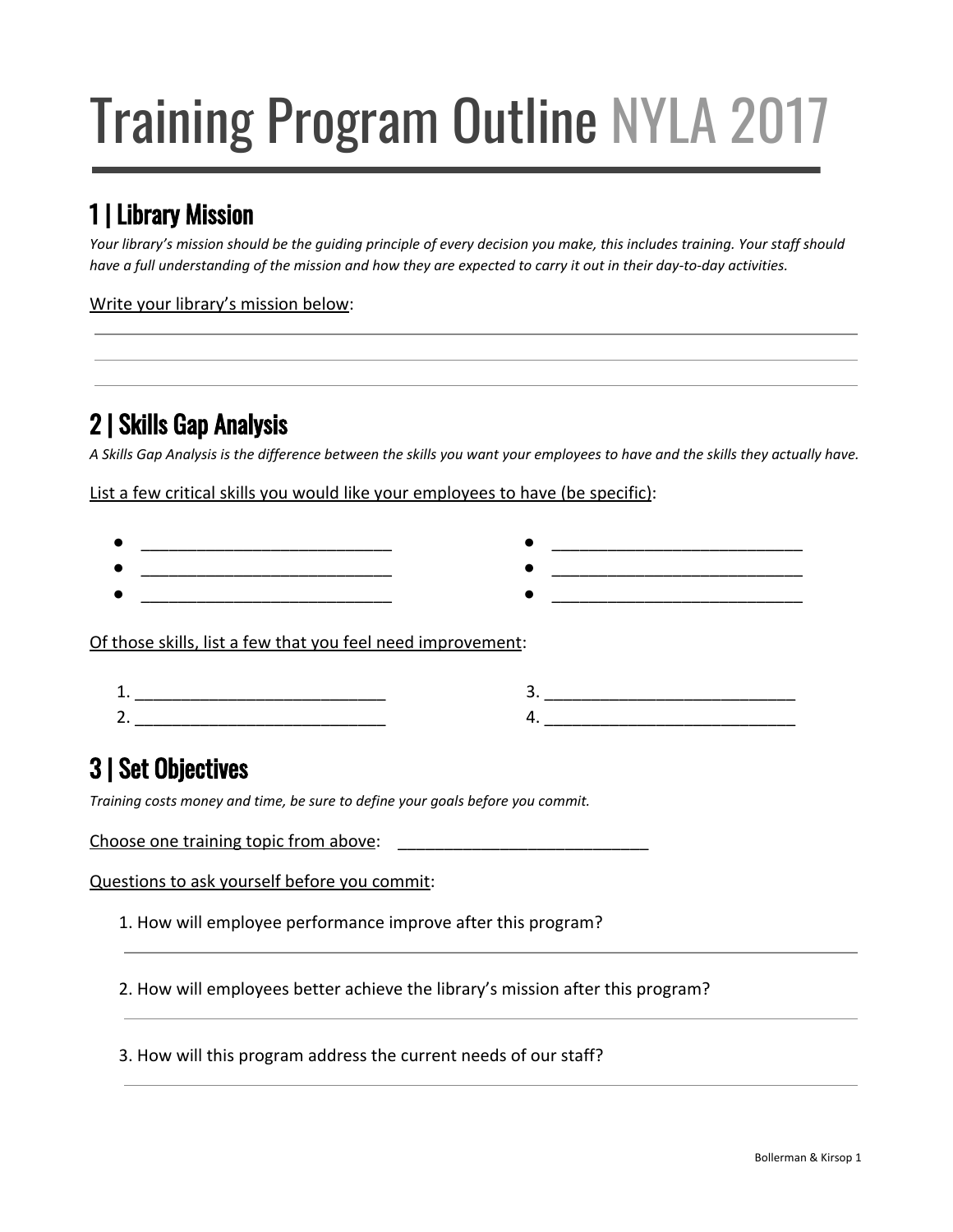#### 4 | Include Employees

Ask your staff what they would like to learn. This involves and empowers staff in the designing of a training program.

Questions to ask your staff:

- 1. What would make you feel more confident at work?
- 2. What learning methods work for you?
- 3. What do you feel would improve your team's overall performance?

#### 5 | Assessment

No training program is complete until you measure the results. Constantly review, redesign, and assess your programs.

Employee Feedback Questions:

- 1. What new task/tool/skill did you learn from the program?
- 2. How will you apply this newly-acquired knowledge to the job?
- 3. What did you like about the program and what should be improved?

#### 6 | Primary Principles for Adult Learning

*Understand the reasons behind why adults want to learn and let them be involved in the process.*

Five Principles for Adult Learning:

- 1. Adults must **self-direct** their own learning.
- 2. Adults must have **opportunities for critical reflection** when learning something new.
- 3. Adults must be able to **access their own experiences** when learning something new. Additionally, adults will need new experiences in order for learning to "stick."
- 4. Adults need a **purpose for learning**. There must be a goal or outcome, as most adults will not learn for the sake of learning.
- 5. Adults must **learn to learn**.

Six Perceptual Modalities of Adults:

- 1. **Visual Learners**: Need to see simple, easy-to-process diagrams or the written word.
- 2. **Aural Learners**: Need to hear something so that it can be processed.
- 3. **Print Learners**: Process information by writing it down.
- 4. **Tactile Learners:** Need to do something in order to learn it.
- 5. **Interactive Learners:** Need to discuss learning concepts.
- 6. **Kinesthetic Learners:** Learn through movement.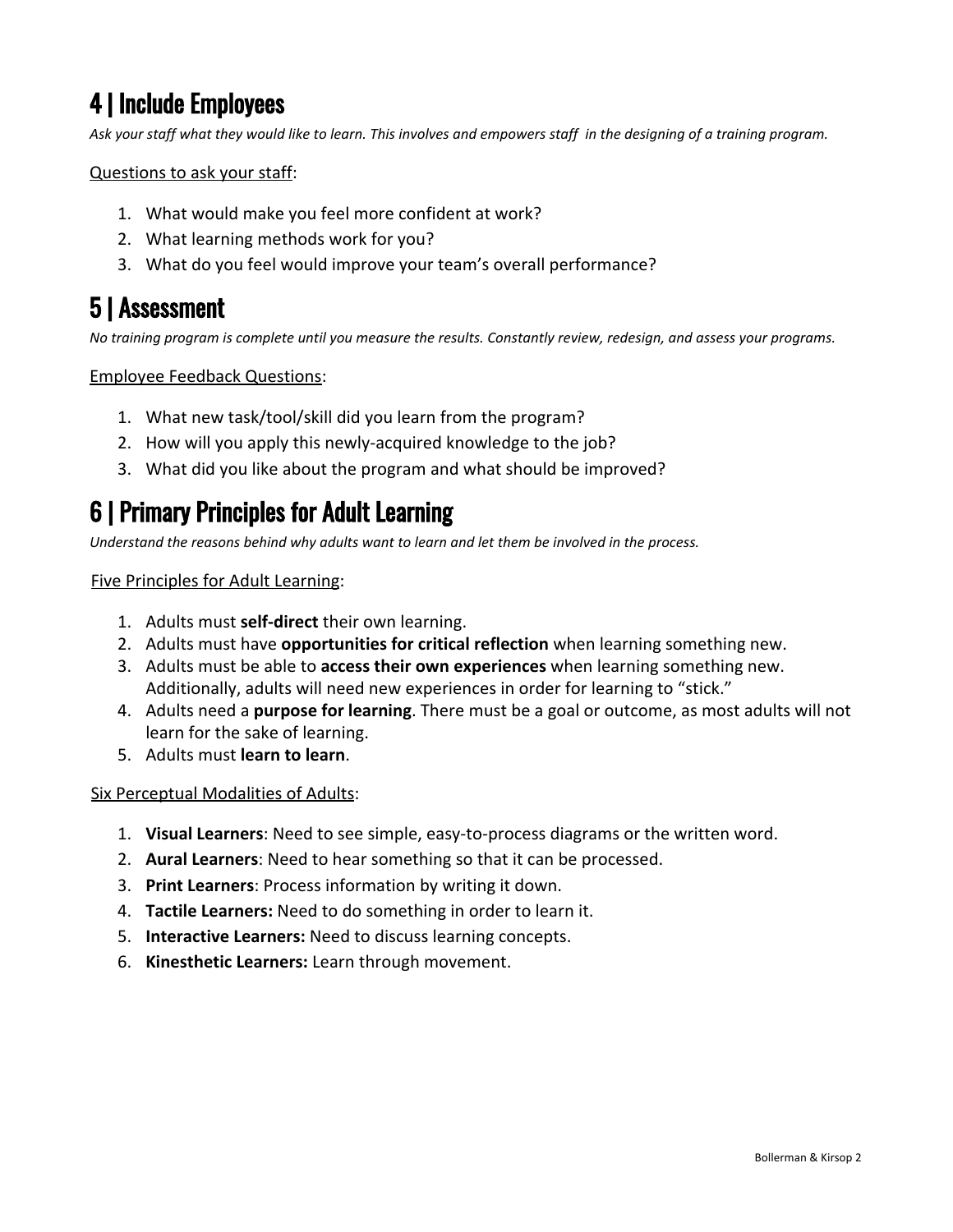#### 7 | Staff Training for Success Bibliography

#### **Training**

Biech, Elaine. The Art and Science of Training. ASTD Press, 2017

Stolovitch, Harold D and ERica J Keeps. Telling Ain't Training. Second Edition. Alexandria, VA: ASTD Press, 2011.

Senge, Peter M et al. The Fifth Discipline Fieldbook: Strategies and Tools for Building a Learning Organization. New York: Doubleday, 1994.

Kirkpatrick Donald L and James D. Transferring Learning to Behavior. Oakland, CA: Berret-Kohler, 2005.

#### **Competencies**

Saunders, Laura, Lillian Rozaklis and Eileen G. Abels. Repositioning Reference: NEw Methods and New Services for a New Age. Lanham, Maryland: Rowman and Littlefield, 2011.

Coghill, Jeffrey G and Roger G. Russell, editors. Developing LIbrarian Competencies for the Digital Age. Lanham, Maryland: Rowman and Littlefield, 2017.

Chakraborty, Mou editor. STellar Customer SErvice: Training Library STaff to Exceed Expectations. Santa Barbara, CA: Libraries Unlimited, 2016

Okobi, Elsie A Rogers Halliday. Library Services for Adults in the 21st Century. Santa Barbara, CA: Libraries Unlimited, 2014.

#### **Evaluation**

Broad, Mary L. Beyond Transfer of Training: Engaging Systems to Improve Performance. San Francisco, CA: Pfeiffer, 2005.

Kirkpatrick Donald L. and James D. Evaluation Training Programs: The Four Levels. Third Edition. Oakland, CA: Berret-Kohler, 2006.

Kirkpatrick James D and Wendy Kayser. Kirkpatrick's Four Levels of Training Evaluation. Alexandria, VA: ASTD Press, 2016.